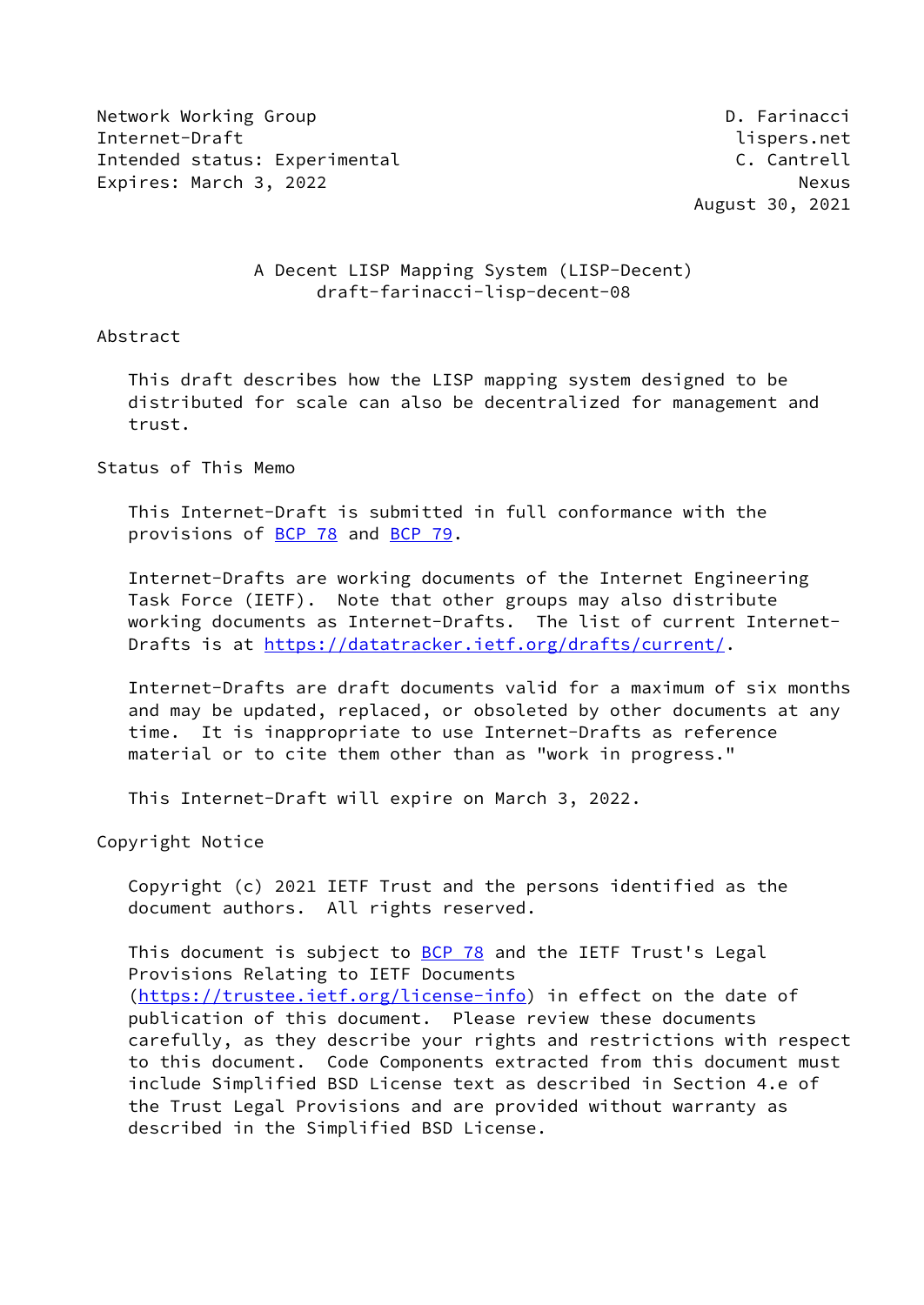# <span id="page-1-1"></span>Table of Contents

| 1.                                                       | $\overline{2}$ |
|----------------------------------------------------------|----------------|
| 2.                                                       | $\overline{3}$ |
| $\overline{3}$ .                                         | $\overline{4}$ |
| 4.                                                       |                |
| Components of a Pushed-Based LISP-Decent xTR<br>4.1.     | $rac{5}{5}$    |
| No LISP Protocol Changes<br>4.2.                         |                |
| Configuration and Authentication $\ldots$<br>4.3.        | $\frac{6}{7}$  |
|                                                          |                |
|                                                          | $\overline{9}$ |
| Components of a Pulled-Based LISP-Decent xTR<br>5.1.     | $\overline{9}$ |
| 5.2.                                                     | 10             |
| Management Considerations<br>5.3.                        | 11             |
| 6.                                                       | 11             |
| 7.                                                       | 12             |
| 8.                                                       | 12             |
| Normative References<br>8.1.                             | 12             |
| 8.2. Informative References                              | 13             |
| Appendix A. Acknowledgments                              | 13             |
| Appendix B. Document Change Log                          | 14             |
| Changes to <u>draft-farinacci-lisp-decent-08</u><br>B.1. | 14             |
| Changes to draft-farinacci-lisp-decent-07<br>B.2.        | 14             |
| Changes to draft-farinacci-lisp-decent-06<br>B.3.        | 14             |
| Changes to draft-farinacci-lisp-decent-05<br>B.4.        | 14             |
| Changes to draft-farinacci-lisp-decent-04<br>B.5.        | 14             |
| Changes to draft-farinacci-lisp-decent-03<br><b>B.6.</b> | 14             |
| Changes to draft-farinacci-lisp-decent-02<br>B.7.        | 15             |
| Changes to draft-farinacci-lisp-decent-01 15<br>B.8.     |                |
| Changes to draft-farinacci-lisp-decent-00<br>B.9.        | 15             |
|                                                          | 15             |

## <span id="page-1-0"></span>[1](#page-1-0). Introduction

The LISP architecture and protocols [\[RFC6830](https://datatracker.ietf.org/doc/pdf/rfc6830)] introduces two new numbering spaces, Endpoint Identifiers (EIDs) and Routing Locators (RLOCs) which is intended to provide overlay network functionality. To map from EID to a set or RLOCs, a control-plane mapping system are used [\[RFC6836](https://datatracker.ietf.org/doc/pdf/rfc6836)] [\[RFC8111](https://datatracker.ietf.org/doc/pdf/rfc8111)]. These mapping systems are distributed in nature in their deployment for scalability but are centrally managed by a third- party entity, namely a Mapping System Provider (MSP). The entities that use the mapping system, such as data-plane xTRs, depend on and trust the MSP. They do not participate in the mapping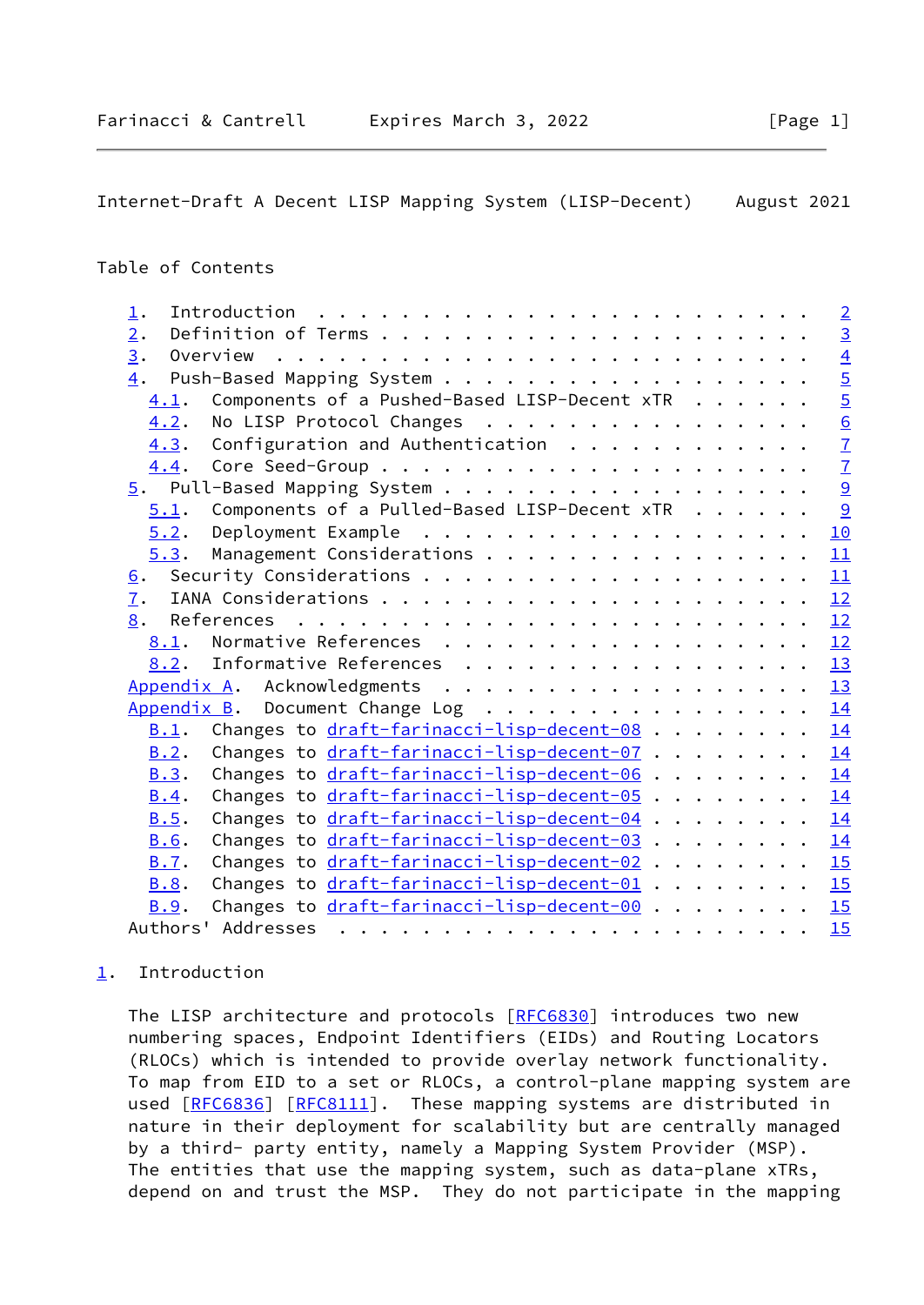system other than to register and retrieve information to/from the mapping system [\[RFC6833](https://datatracker.ietf.org/doc/pdf/rfc6833)].

 This document introduces a Decentralized Mapping System (DMS) so the xTRs can participate in the mapping system as well as use it. They

|  | Farinacci & Cantrell | Expires March 3, 2022 | [Page 2] |
|--|----------------------|-----------------------|----------|
|--|----------------------|-----------------------|----------|

<span id="page-2-1"></span>Internet-Draft A Decent LISP Mapping System (LISP-Decent) August 2021

 can trust each other rather than rely on third-party infrastructure. The xTRs act as Map-Servers to maintain distributed state for scale and reducing attack surface.

- <span id="page-2-0"></span>[2](#page-2-0). Definition of Terms
	- Mapping System Provider (MSP): is an infrastructure service that deploys LISP Map-Resolvers and Map-Servers [[RFC6833](https://datatracker.ietf.org/doc/pdf/rfc6833)] and possibly ALT-nodes [\[RFC6836](https://datatracker.ietf.org/doc/pdf/rfc6836)] or DDT-nodes [\[RFC8111](https://datatracker.ietf.org/doc/pdf/rfc8111)]. The MSP can be managed by a separate organization other than the one that manages xTRs. This model provides a business separation between who manages and is responsible for the control-plane versus who manages the data-plane overlay service.
	- Decentralized Mapping System (DMS): is a mapping system entity that is not third-party to the xTR nodes that use it. The xTRs themselves are part of the mapping system. The state of the mapping system is fully distributed, decentralized, and the trust relies on the xTRs that use and participate in their own mapping system.
	- Pull-Based Mapping System: the mapping system is pull-based meaning that xTRs will lookup and register mappings by algorithmic transformation to locate which Map-Resolvers and Map-Servers are used. It is required that the lookup and registration uses a consistent algorithmic transformation function. Map-Registers are pushed to specific Map-Servers. Map-Requests are external lookups to Map-Resolvers on xTRs that do not participate in the mapping system and internal lookups when they do.
	- Modulus Value: this value is used in the Pull-Based Mapping System. It defines the number of map-server sets used for the mapping system. The modulus value is used to produce a Name Index used for a DNS lookup.

Name Index: this index value <index> is used in the Pull-Based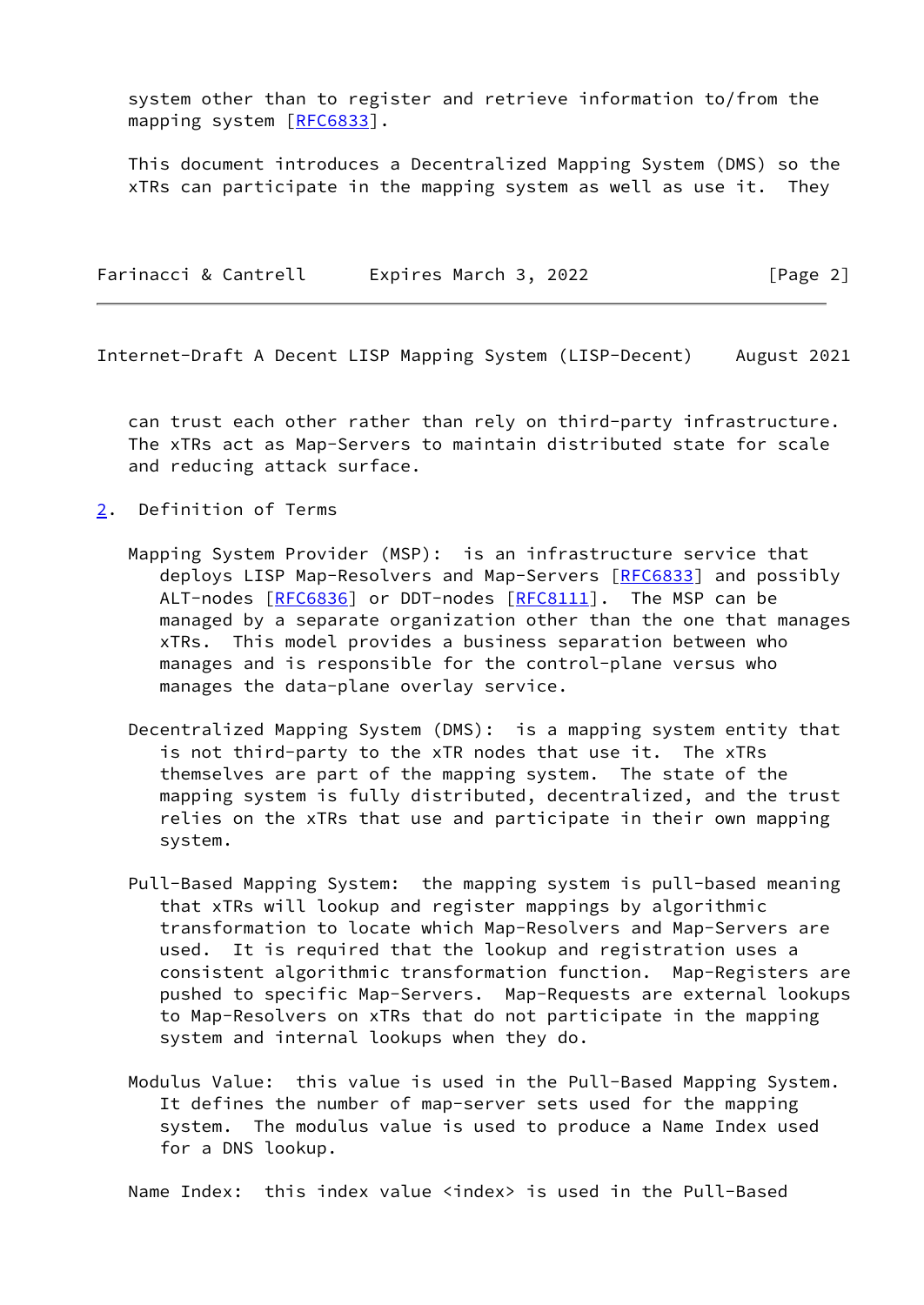Mapping System. For a mapping system that is configured with a map-server set of DNS names in the form of <name>.domain.com, the name index is prepended to <name> to form the lookup name <index>.<name>.domain.com. If the Modulus Value is 8, then the name indexes are 0 through 7.

 Hash Mask: The Hash Mask is used in the Pull-Based Mapping System. It is a mask value with 1 bits left justified. The mask is used to select what high-order bits of an EID-prefix is used in the hash function.

| Farinacci & Cantrell | Expires March 3, 2022 | [Page 3] |
|----------------------|-----------------------|----------|
|----------------------|-----------------------|----------|

<span id="page-3-1"></span>Internet-Draft A Decent LISP Mapping System (LISP-Decent) August 2021

- Push-Based Mapping System: the mapping system is push-based meaning that xTRs will push registrations via IP multicast to a group of Map-Servers and do local lookups acting as their own Map- Resolvers.
- Replication List Entry (RLE): is an RLOC-record format that contains a list of RLOCs that an ITR replicates multicast packets on a multicast overlay. The RLE format is specified in [[RFC8060](https://datatracker.ietf.org/doc/pdf/rfc8060)]. RLEs are used with the Pushed-Based mapping system.
- Group Address EID: is an EID-record format that contains IPv4  $(0.0.0.0/0, G)$  or IPv6  $(0::/0, G)$  state. This state is encoded as a Multicast Info Type LCAF specified in [[RFC8060\]](https://datatracker.ietf.org/doc/pdf/rfc8060). Members of a seed-group send Map-Registers for (0.0.0.0/0, G) or (0::/0, G) with an RLOC-record that RLE encodes its RLOC address. Details are specified in [\[RFC8378](https://datatracker.ietf.org/doc/pdf/rfc8378)].
- Seed-Group: is a set of Map-Servers joined to a multicast group for the Push-Based Mapping system or are mapped by DNS names in a Pull-Based Mapping System. A core seed-group is used to bootstrap a set of LISP-Decent xTRs so they can learn about each other and use each other's mapping system service. A seed-group can be pull-based to bootstrap a push-based mapping system. That is, a set of DNS mapped map-servers can be used to join the mapping system's IP multicast group.
- <span id="page-3-0"></span>[3](#page-3-0). Overview

The clients of the Decentralized Mapping System (DMS) are also the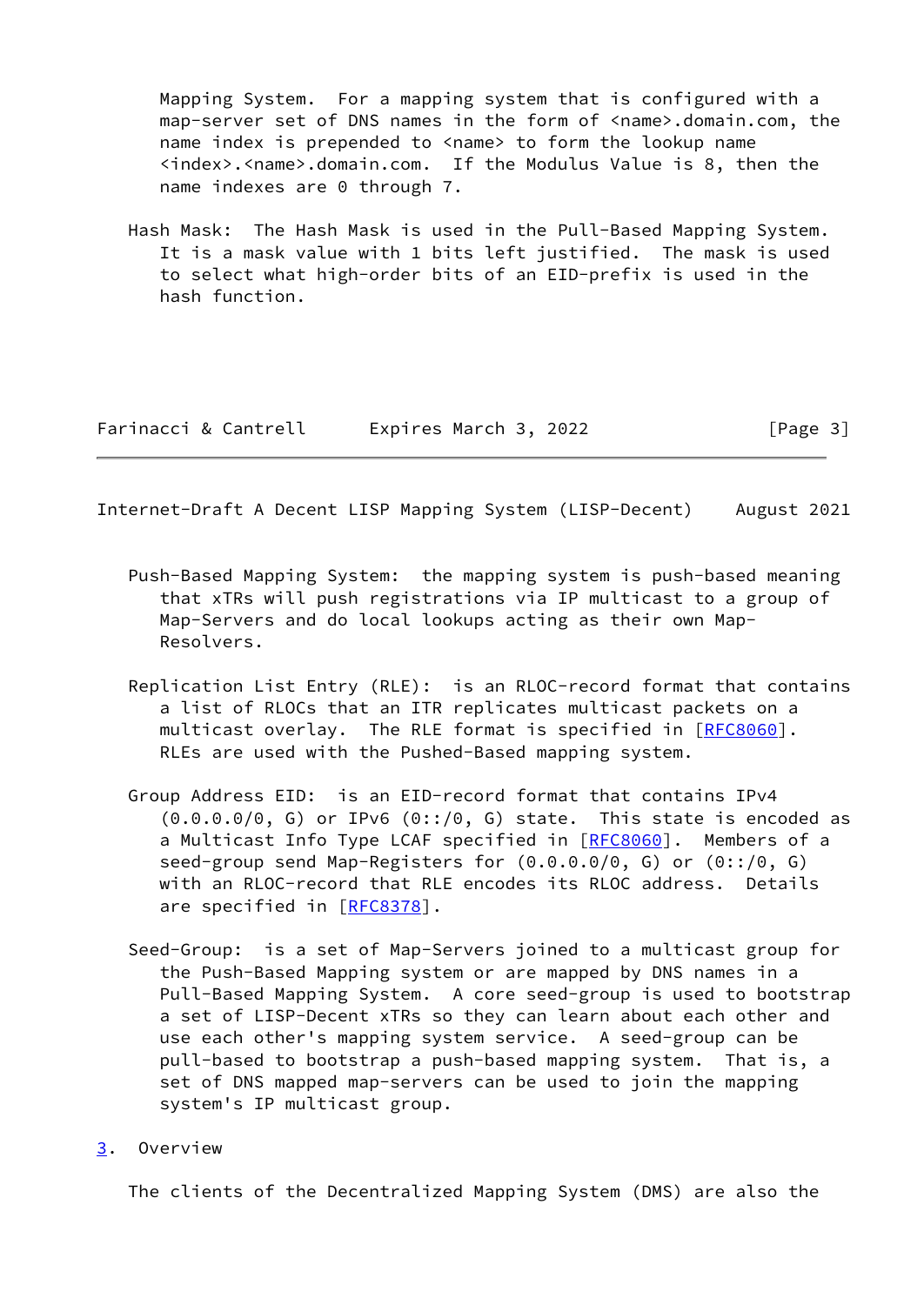providers of mapping state. Clients are typically ETRs that Map- Register EID-to-RLOC mapping state to the mapping database system. ITRs are clients in that they send Map-Requests to the mapping database system to obtain EID-to-RLOC mappings that are cached for data-plane use. When xTRs participate in a DMS, they are also acting as Map-Resolvers and Map-Servers using the protocol machinery defined in LISP control-plane specifications [\[RFC6833](https://datatracker.ietf.org/doc/pdf/rfc6833)], [\[I-D.ietf-lisp-sec](#page-14-5)], and  $[I-D.ietf-lisp-ecdsa-auth]$  $[I-D.ietf-lisp-ecdsa-auth]$ . The xTRs are not required to run the database mapping transport system protocols specified in [\[RFC6836](https://datatracker.ietf.org/doc/pdf/rfc6836)] or [\[RFC8111](https://datatracker.ietf.org/doc/pdf/rfc8111)].

 This document will describe two decentralized and distributed mapping system mechanisms. A Push-Based Mapping System uses IP multicast so xTRs can find each other by locally joining an IP multicast group. A Pull-Based Mapping System uses DNS with an algorithmic transformation function so xTRs can find each other.

Farinacci & Cantrell Expires March 3, 2022 [Page 4]

<span id="page-4-1"></span>Internet-Draft A Decent LISP Mapping System (LISP-Decent) August 2021

<span id="page-4-0"></span>[4](#page-4-0). Push-Based Mapping System

 The xTRs are organized in a mapping-system group. The group is identified by an IPv4 or IPv6 multicast group address or using a pull-based approach in described in [Section 5.](#page-9-0) When using multicast, the xTRs join the same multicast group and receive LISP control-plane messages addressed to the group. Messages sent to the multicast group are distributed when the underlay network supports IP multicast [\[RFC6831](https://datatracker.ietf.org/doc/pdf/rfc6831)] or is achieved with the overlay multicast mechanism described in [\[RFC8378](https://datatracker.ietf.org/doc/pdf/rfc8378)]. When overlay multicast is used and LISP Map- Register messages are sent to the group, they are LISP data encapsulated with a instance-ID set to 0xffffff in the LISP header. The inner header of the encapsulated packet has the destination address set to the multicast group address and the outer header that is prepended has the destination address set to the RLOC of mapping system member. The members of the mapping system group are kept in the LISP data-plane map-cache so packets for the group can be replicated to each member RLOC.

 All xTRs in a mapping system group will store the same registered mappings and maintain the state as Map-Servers normally do. The members are not only receivers of the multicast group but also send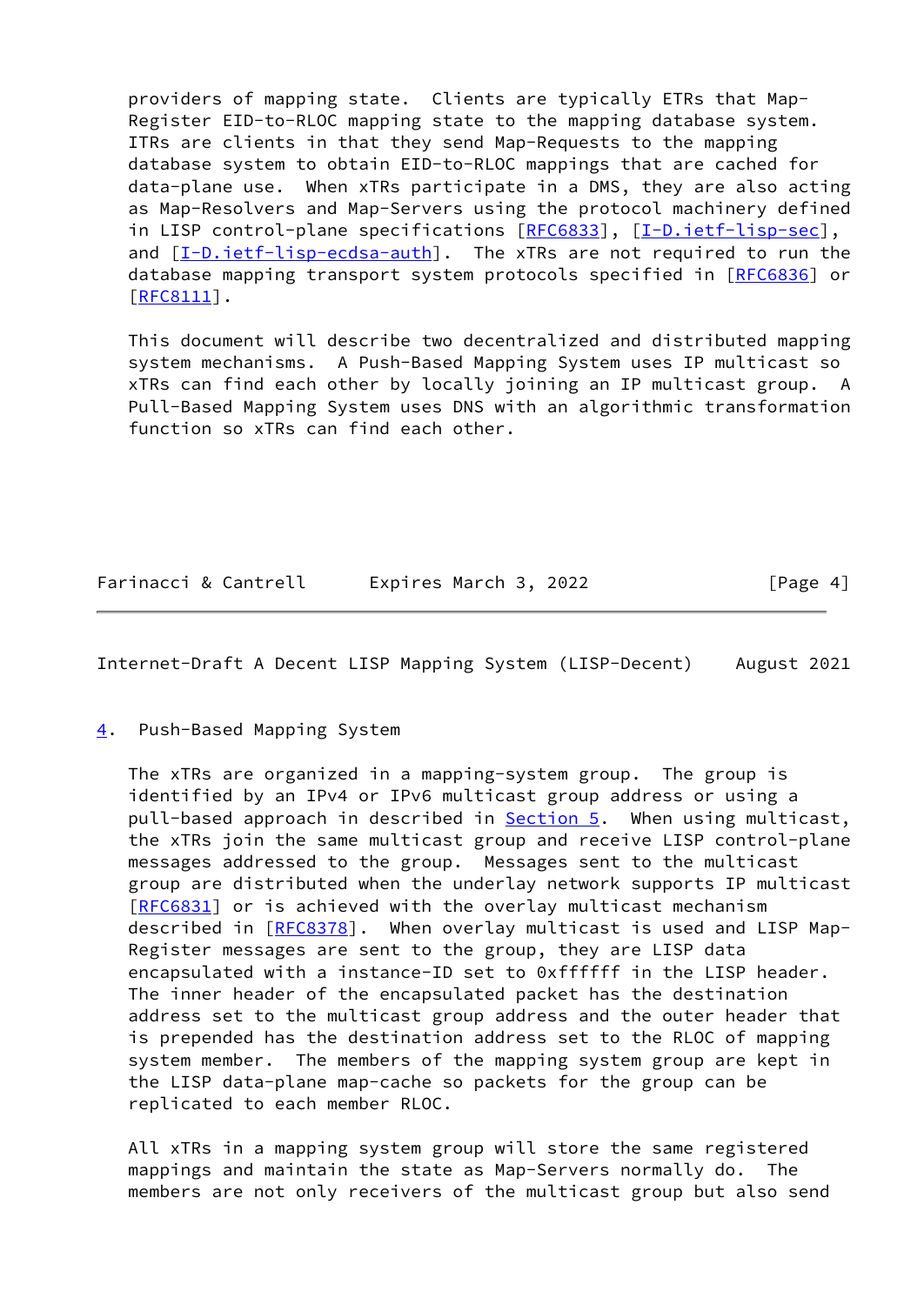packets to the group.

<span id="page-5-0"></span>[4.1](#page-5-0). Components of a Pushed-Based LISP-Decent xTR

 When an xTR is configured to be a LISP-Decent xTR (or PxTR [\[RFC6832](https://datatracker.ietf.org/doc/pdf/rfc6832)]), it runs the ITR, ETR, Map-Resolver, and Map-Server LISP network functions.

 The following diagram shows 3 LISP-Decent xTRs joined to mapping system group 224.1.1.1. When the ETR function of xTR1 originates a Map-Register, it is sent to all xTRs (including itself) synchronizing all 3 Map-Servers in xTR1, xTR2, and xTR3. The ITR function can populate its map-cache by sending a Map-Request locally to its Map- Resolver so it can replicate packets to each RLOC for EID 224.1.1.1.

Farinacci & Cantrell Expires March 3, 2022 [Page 5]

<span id="page-5-1"></span>Internet-Draft A Decent LISP Mapping System (LISP-Decent) August 2021

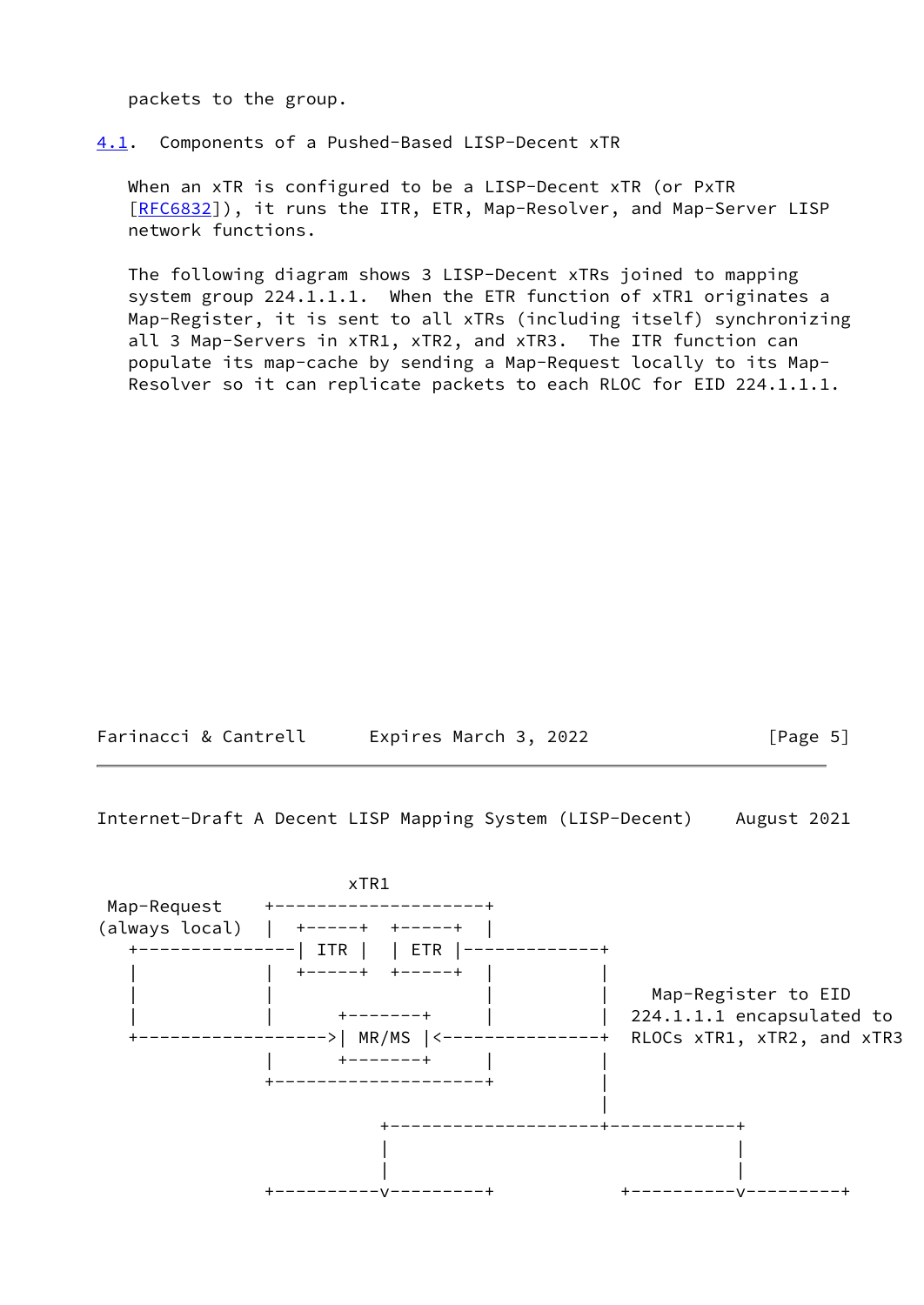

 Note if any external xTR would like to use a Map-Resolver from the mapping system group, it only needs to have one of the LISP-Decent Map-Resolvers configured. By doing a looking to this Map-Resolver for EID 224.1.1,1, the external xTR could get the complete list of members for the mapping system group.

 For future study, an external xTR could multicast the Map-Request to 224.1.1.1 and either one of the LISP-Decent Map-Resolvers would return a Map-Reply or the external xTR is prepared to receive multiple Map-Replies.

<span id="page-6-0"></span>[4.2](#page-6-0). No LISP Protocol Changes

 There are no LISP protocol changes required to support the push-based LISP-Decent set of procedures. However, an implementation that sends Map-Register messages to a multicast group versus a specific Map- Server unicast address must change to call the data-plane component so the ITR functionality in the node can encapsulate the Map-Register as a unicast packet to each member of the mapping system group.

 An ITR SHOULD lookup its mapping system group address periodically to determine if the membership has changed. The ITR can also use the

| Farinacci & Cantrell | Expires March 3, 2022 | [Page 6] |
|----------------------|-----------------------|----------|
|----------------------|-----------------------|----------|

<span id="page-6-2"></span>Internet-Draft A Decent LISP Mapping System (LISP-Decent) August 2021

pubsub capability documented in  $[I-D.iett-lisp-pubsub]$  to be notified when a new member joins or leaves the multicast group.

<span id="page-6-1"></span>[4.3](#page-6-1). Configuration and Authentication

When xTRs are joined to a multicast group, they must have their site registration configuration consistent. Any policy or authentication key material must be configured correctly and consistently among all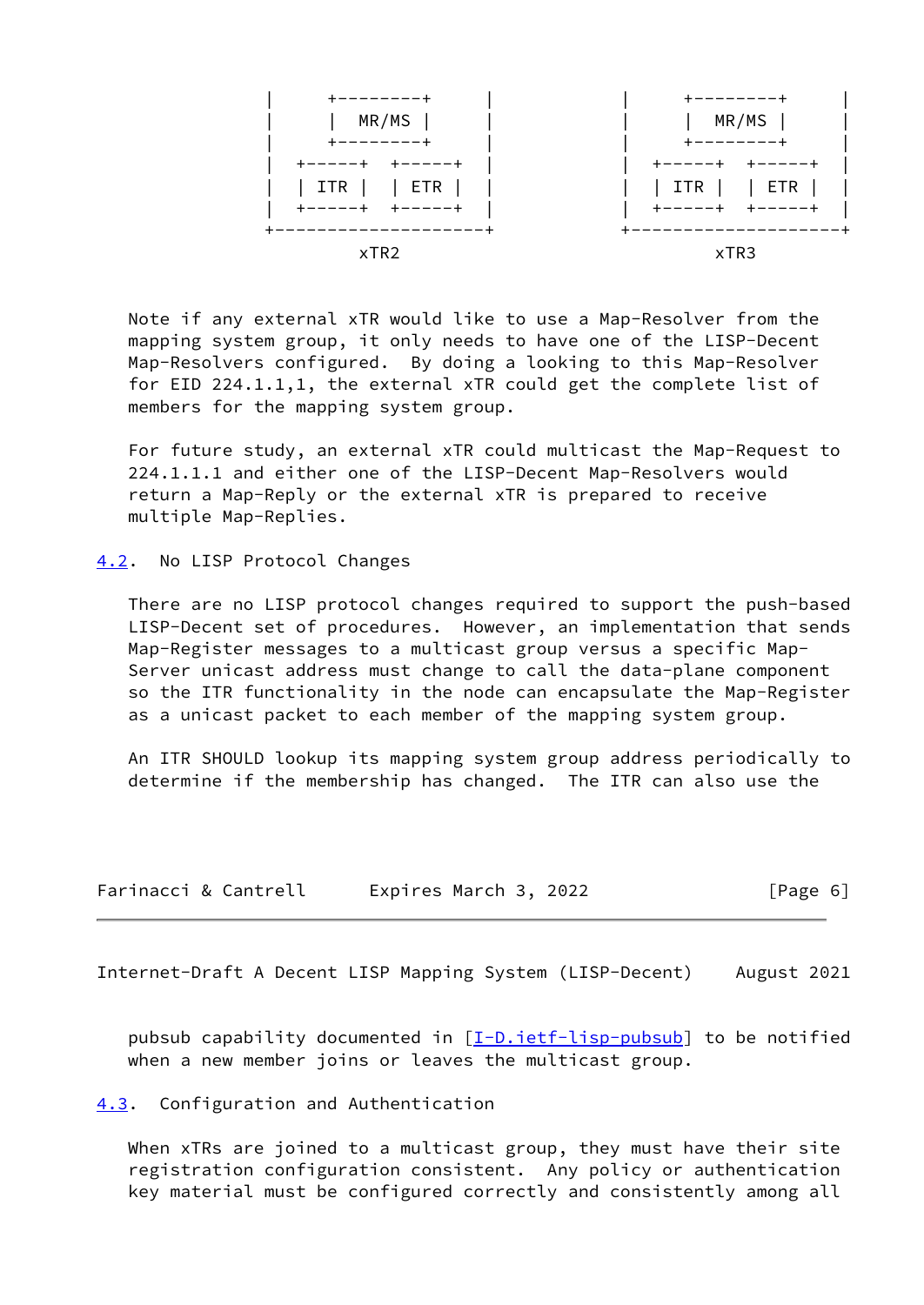members. When [\[I-D.ietf-lisp-ecdsa-auth](#page-13-2)] is used to sign Map- Register messages, public-keys can be registered to the mapping system group using the site authentication key mentioned above or using a different authentication key from the one used for registering EID records.

<span id="page-7-0"></span>[4.4](#page-7-0). Core Seed-Group

 A core seed-group can be discovered using a multicast group in a push-based system or a Map-Server set of DNS names in a pull-based system (see [Section 5](#page-9-0) for details).

When using multicast for the mapping system group, a core seed-group multicast group address can be preconfigured to bootstrap the decentralized mapping system. The group address (or DNS name that maps to a group address) can be explicitly configured in a few xTRs to start building up the registrations. Then as other xTRs come online, they can add themselves to the core seed-group by joining the seed-group multicast group.

 Alternatively or additionally, new xTRs can join a new mapping system multicast group to form another layer of a decentralized mapping system. The group address and members of this new layer seed-group would be registered to the core seed-group address and stored in the core seed-group mapping system. Note each mapping system layer could have a specific function or a specific circle of trust.

Farinacci & Cantrell Expires March 3, 2022 [Page 7]

Internet-Draft A Decent LISP Mapping System (LISP-Decent) August 2021

This multi-layer mapping system can be illustrated: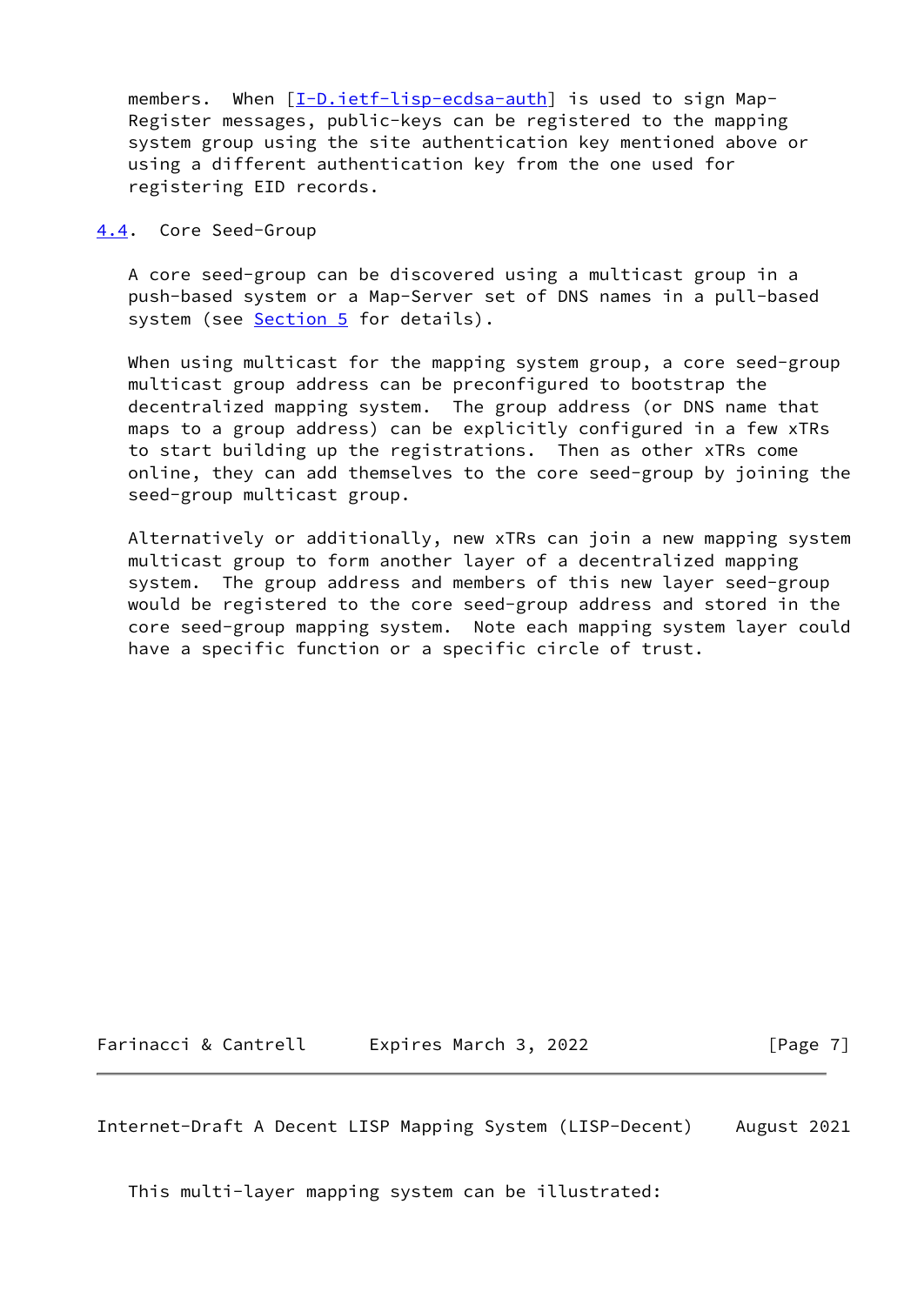

 Configured in xTRs A, B, and C (they make up the core seed-group):  $224.1.1.1 \rightarrow RLE: A, B, C$  core seed-group DMS, mapping state in A, B, and C: 224.2.2.2 -> RLE: I, J, K 224.3.3.3 -> RLE: X, Y, Z layer-1 seed-group DMS (inter-continental), mapping state in I, J, K: EID1  $\rightarrow$  RLOCs:  $i(1)$ ,  $j(2)$  ... EIDn  $\rightarrow$  RLOCs:  $i(n)$ ,  $j(n)$  layer-2 seed-group DMS (intra-continental), mapping sate in X, Y, Z:: EIDa  $\rightarrow$  RLOCs:  $x(1)$ ,  $y(2)$ ...

 The core seed-group multicast address 224.1.1.1 is configured in xTRs A, B and C so when each of them send Map-Register messages, they would all be able to maintain synchronized mapping state. Any EID can be registered to this DMS but in this example, seed-group multicast group EIDs are being registered only to find other mapping system groups.

 For example, lets say that xTR I boots up and it wants to find its other peers in its mapping system group 224.2.2.2. Group address 224.2.2.2 is configured so xTR I knows what group to join for its mapping system group. But xTR I needs a mapping system to register to, so the core seed-group is used and available to receive Map-

EIDz  $\rightarrow$  RLOCs:  $x(n)$ ,  $y(n)$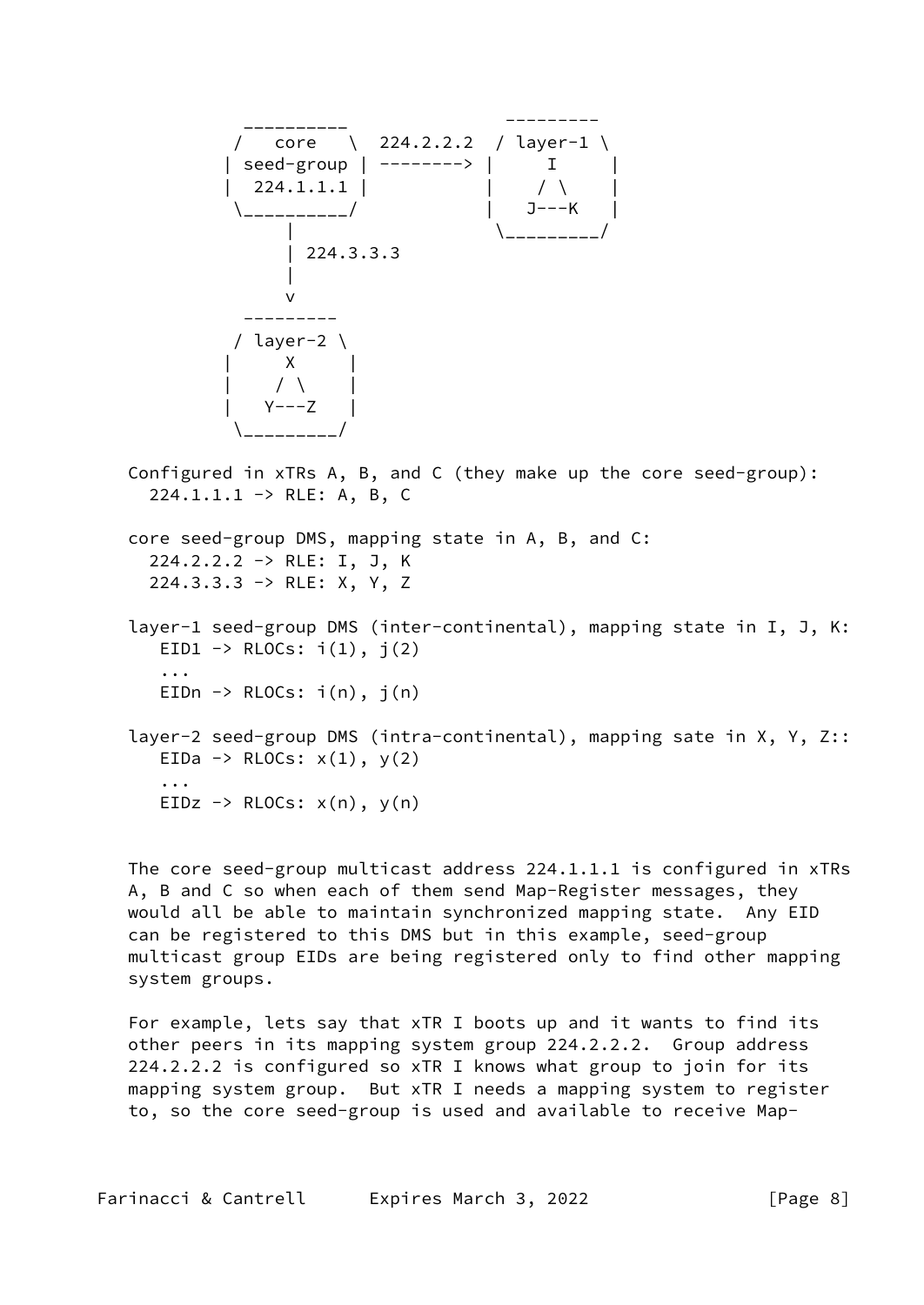<span id="page-9-1"></span> Registers. The other xTRs J and K in the mapping system group do the same so when any of I, J or K needs to register EIDs, they can now send their Map-Register messages to group 224.2.2.2. Examples of EIDs being register are EID1 through EIDn shown above.

When Map-Registers are sent to group 224.2.2.2, they are encapsulated by the LISP data-plane by looking up EID 224.2.2.2 in the core seed group mapping system. For the map-cache entry to be populated for 224.2.2.2, the data-plane must send a Map-Request so the RLOCs I, J, and K are cached for replication. To use the core seed-group mapping system, the data-plane must know of at least one of the RLOCs A, B, and/or C.

<span id="page-9-0"></span>[5](#page-9-0). Pull-Based Mapping System

<span id="page-9-2"></span>[5.1](#page-9-2). Components of a Pulled-Based LISP-Decent xTR

 When an xTR is configured to be a LISP-Decent xTR (or PxTR [\[RFC6832](https://datatracker.ietf.org/doc/pdf/rfc6832)]), it runs the ITR, ETR, Map-Resolver, and Map-Server LISP network functions.

 Unlike the Push-Based Mapping System, the xTRs do not need to be organized by joining a multicast group. In a Pull-Based Mappig System, a hash function over an EID is used to identify which xTR is used as the Map-Resolver and Map-Server. The Domain Name System (DNS) [[RFC1034](https://datatracker.ietf.org/doc/pdf/rfc1034)] [\[RFC1035](https://datatracker.ietf.org/doc/pdf/rfc1035)] is used as a resource discovery mechanism.

 The RLOC addresses of the xTRs will be A and AAAA records for DNS names that map algorithmically from the hash of the EID. A SHA-256 hash function [[RFC6234](https://datatracker.ietf.org/doc/pdf/rfc6234)] over the following ASCII formatted EID string is used:

```
[\langle \text{iid}\rangle] \langle \text{eid}\rangle / \langle \text{ml}\rangle[<iid>]<group>/<gml>-<source>/<sml>
```
Where  $\langle$ iid> is the instance-ID and  $\langle$ eid> is the EID of any EID-type defined in [[RFC8060\]](https://datatracker.ietf.org/doc/pdf/rfc8060). And then the Modulus Value <mv> is used to produce the Name Index <index> used to build the DNS lookup name:

```
eid = "\lceil<iid>\rceil<eid>/<ml>"
index = hash.sha_256(eid) MOD mv
```
 The Hash Mask is used to select what bits are used in the SHA-256 hash function. This is required to support longest match lookups in the mapping system. The same map-server set needs to be selected when looking up a more-specific EID found in the Map-Request message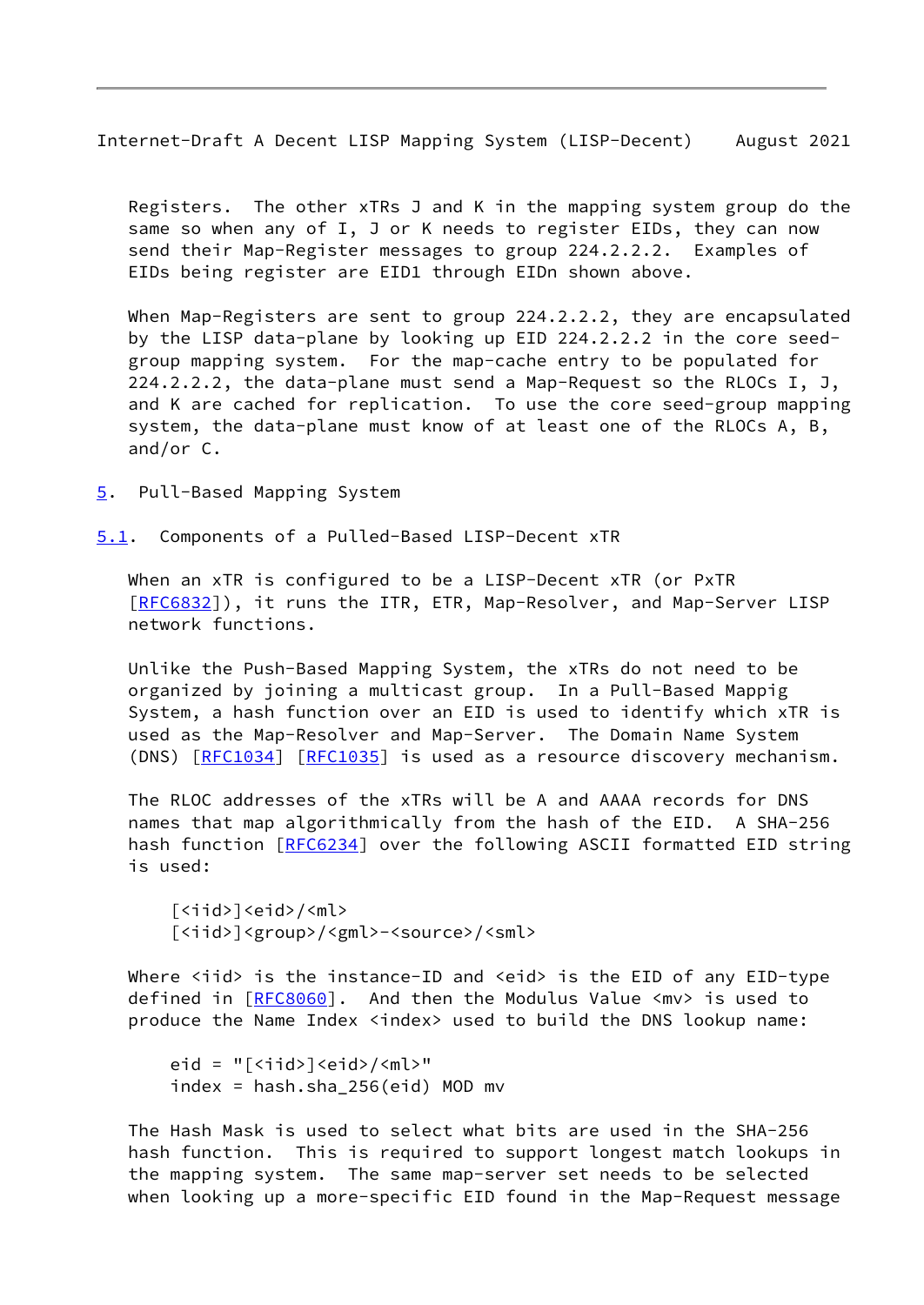with one that could match a less-specific EID-prefix registered and found in the Map-Register message. For example, if an EID-prefix

Farinacci & Cantrell Expires March 3, 2022 [Page 9]

<span id="page-10-1"></span>Internet-Draft A Decent LISP Mapping System (LISP-Decent) August 2021

 [0]240.0.1.0/24 is registered to the mapping system and EID [0]240.0.1.1/32 is looked up to match the registered prefix, a Hash Mask of 8 bytes can be used to AND both the /32 or /24 entries to produce the same hash string bits of "[0]240.0".

For  $(*, G)$  and  $(S, G)$  multicast entries in the mapping system, the hash strings are:

 sg-eid = "[<iid>]<group>/<gml>-<source>/<sml>" index = hash.sha\_256(sg-eid) MOD mv

starg-eid = " $\lceil$ <iid> $\rceil$ <group>/<gml>-0.0.0.0/0" index = hash.sha\_256(starg-eid) MOD mv

 The Hash Mask MUST include the string "[<iid>]<group>" and not string <source>. So when looking up [0](2.2.2.2, 224.1.1.1) that will match a  $(*, 224.1.1.1/32)$ , the hash string produced with a Hash Mask of 12 bytes is "[0]224.1.1.1".

When the <index> is computed from a unicast or multicast EID, the DNS lookup name becomes:

<index>.map-server.domain.com

When an xTR does a DNS lookup on the lookup name, it will send Map- Register messages to all A and AAAA records for EID registrations. For Map-Request messages, xTRs MAY round robin EID lookup requests among the A and AAAA records.

<span id="page-10-0"></span>[5.2](#page-10-0). Deployment Example

 Here is an example deployment of a pull-based model. Let's say 4 map-server sets are provisioned for the mapping system. Therefore 4 distinct DNS names are allocated and a Modulus Value 4 is used. Each DNS name is allocated Name Index 0 through 3:

 0.map-server.lispers.net 1.map-server.lispers.net 2.map-server.lispers.net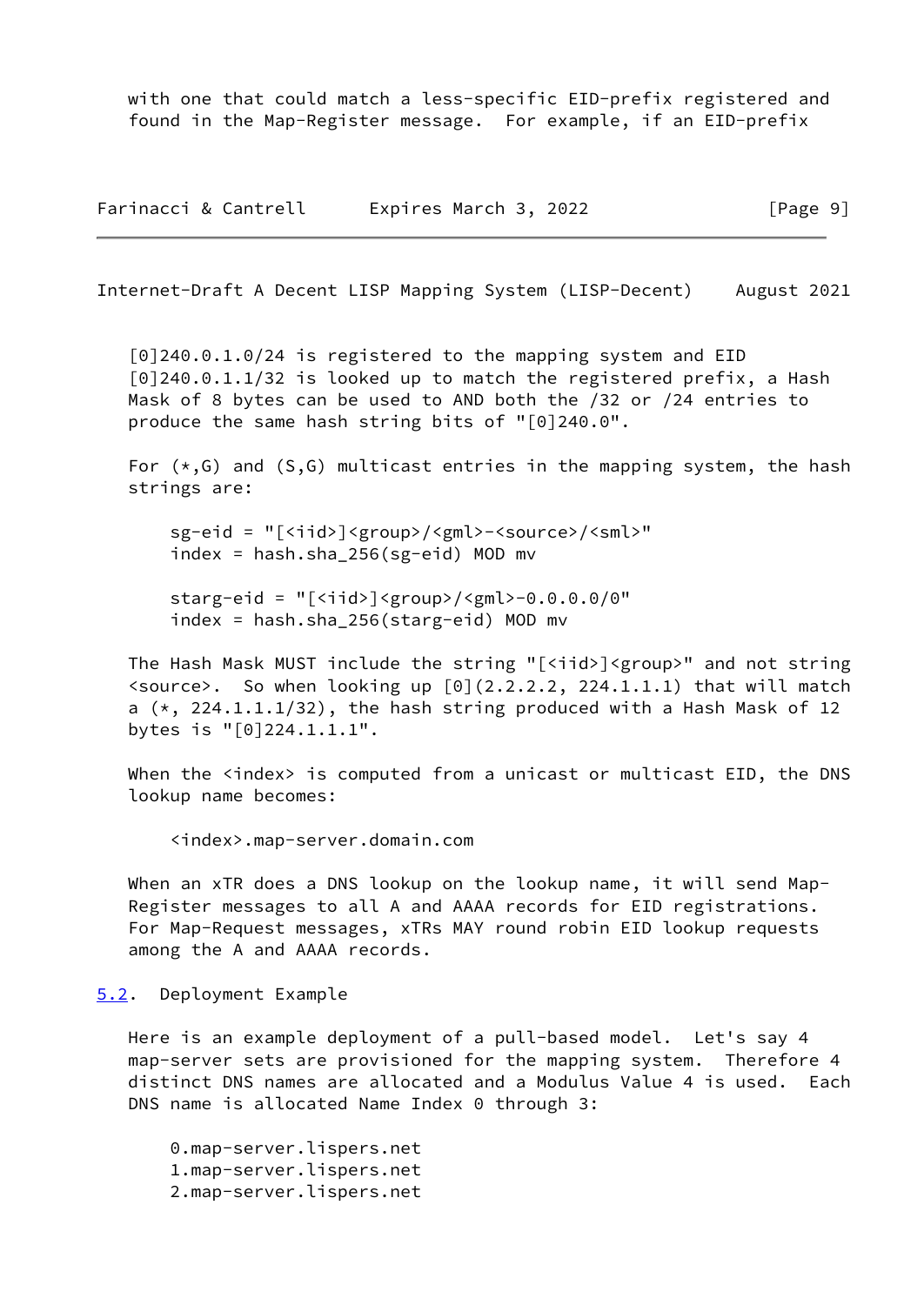3.map-server.lispers.net

The A records for each name can be assigned as:

Farinacci & Cantrell Expires March 3, 2022 [Page 10]

<span id="page-11-1"></span>Internet-Draft A Decent LISP Mapping System (LISP-Decent) August 2021

 0.map-server.lispers.net: A <rloc1-att> A <rloc2-verizon> 1.map-server.lispers.net: A <rloc1-bt> A <rloc2-dt> 2.map-server.lispers.net: A <rloc1-cn> A <rloc2-kr> 3.map-server.lispers.net: A <rloc1-au> A <rloc2-nz>

When an xTR wants to register "[1000]fd::2222", it hashes the EID string to produce, for example, hash value 0x66. Using the modulus value 4 (0x67 & 0x3) produces index 0x3, so the DNS name 3.map server.lispers.net is used and a Map-Regiter is sent to <rloc1-au> and <rloc2-nz>.

 Note that the pull-based method can be used for a core seed-group for bootstraping a push-based mapping system where multicast groups are registered.

<span id="page-11-0"></span>[5.3](#page-11-0). Management Considerations

 There are no LISP protocol changes required to support the pull-based LISP-Decent set of procedures. However, an implementation SHOULD do periodic DNS lookups to determine if A records have changed for a DNS entry.

 When xTRs derive Map-Resolver and Map-Server names from the DNS, they need to use the same Modulus Value otherwise some xTRs will lookup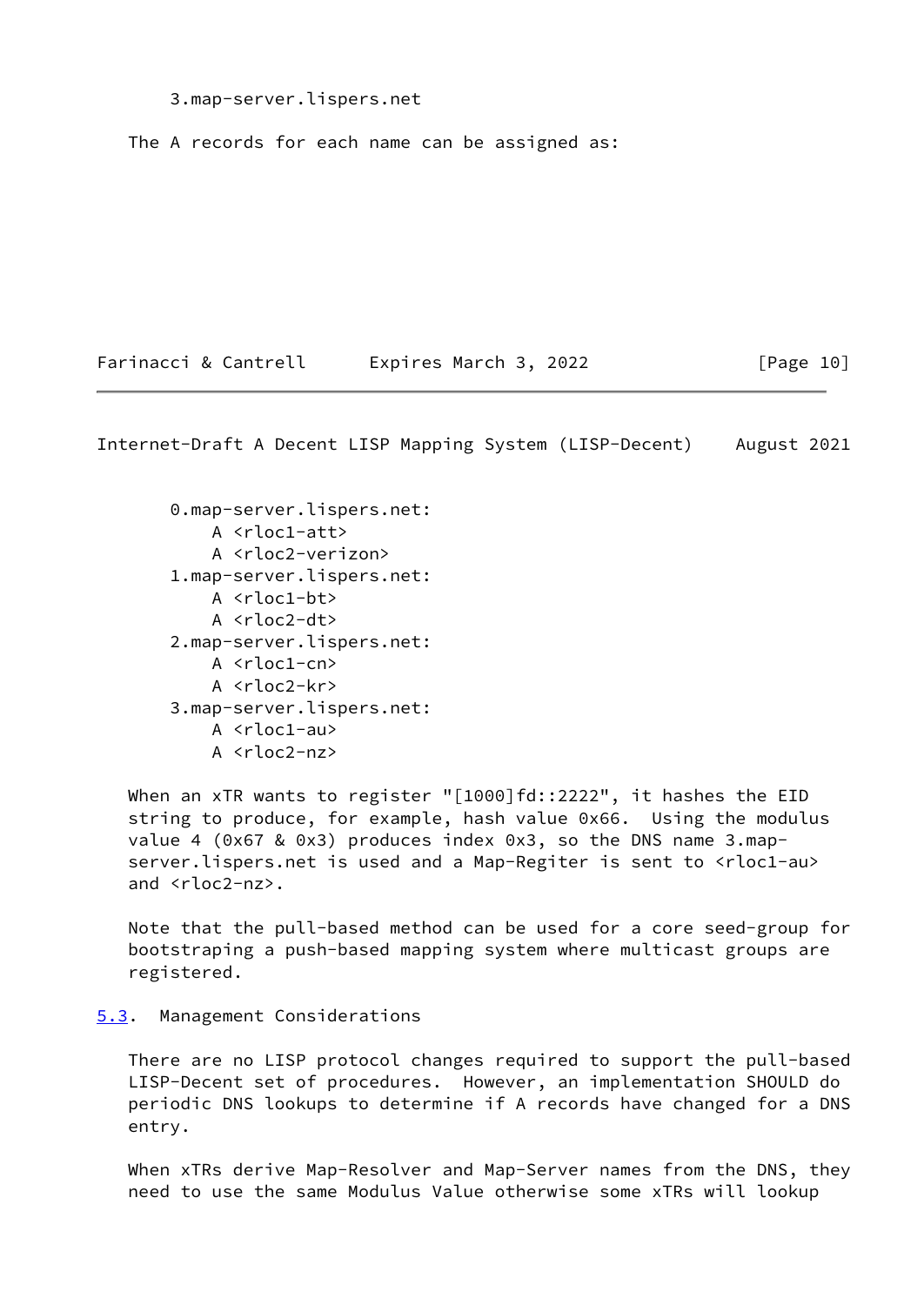EIDs to the wrong place they were registered.

 The Modulus Value can be configured or pushed to the LISP-Decent xTRs. A future version of this document will describe a push mechanism so all xTRs use a consistent modulus value.

<span id="page-12-0"></span>[6](#page-12-0). Security Considerations

 Refer to the Security Considerations section of [\[I-D.ietf-lisp-rfc6833bis](#page-14-7)] for a complete list of security mechanisms as well as pointers to threat analysis drafts.

| Farinacci & Cantrell | Expires March 3, 2022 | [Page 11] |
|----------------------|-----------------------|-----------|
|----------------------|-----------------------|-----------|

<span id="page-12-2"></span>Internet-Draft A Decent LISP Mapping System (LISP-Decent) August 2021

<span id="page-12-1"></span>[7](#page-12-1). IANA Considerations

At this time there are no specific requests for IANA.

- <span id="page-12-3"></span>[8](#page-12-3). References
- <span id="page-12-4"></span>[8.1](#page-12-4). Normative References
	- [RFC1034] Mockapetris, P., "Domain names concepts and facilities", STD 13, [RFC 1034,](https://datatracker.ietf.org/doc/pdf/rfc1034) DOI 10.17487/RFC1034, November 1987, <[https://www.rfc-editor.org/info/rfc1034>](https://www.rfc-editor.org/info/rfc1034).
	- [RFC1035] Mockapetris, P., "Domain names implementation and specification", STD 13, [RFC 1035,](https://datatracker.ietf.org/doc/pdf/rfc1035) DOI 10.17487/RFC1035, November 1987, <<https://www.rfc-editor.org/info/rfc1035>>.
	- [RFC6234] Eastlake 3rd, D. and T. Hansen, "US Secure Hash Algorithms (SHA and SHA-based HMAC and HKDF)", [RFC 6234,](https://datatracker.ietf.org/doc/pdf/rfc6234) DOI 10.17487/RFC6234, May 2011, <[https://www.rfc-editor.org/info/rfc6234>](https://www.rfc-editor.org/info/rfc6234).
	- [RFC6830] Farinacci, D., Fuller, V., Meyer, D., and D. Lewis, "The Locator/ID Separation Protocol (LISP)", [RFC 6830,](https://datatracker.ietf.org/doc/pdf/rfc6830) DOI 10.17487/RFC6830, January 2013, <[https://www.rfc-editor.org/info/rfc6830>](https://www.rfc-editor.org/info/rfc6830).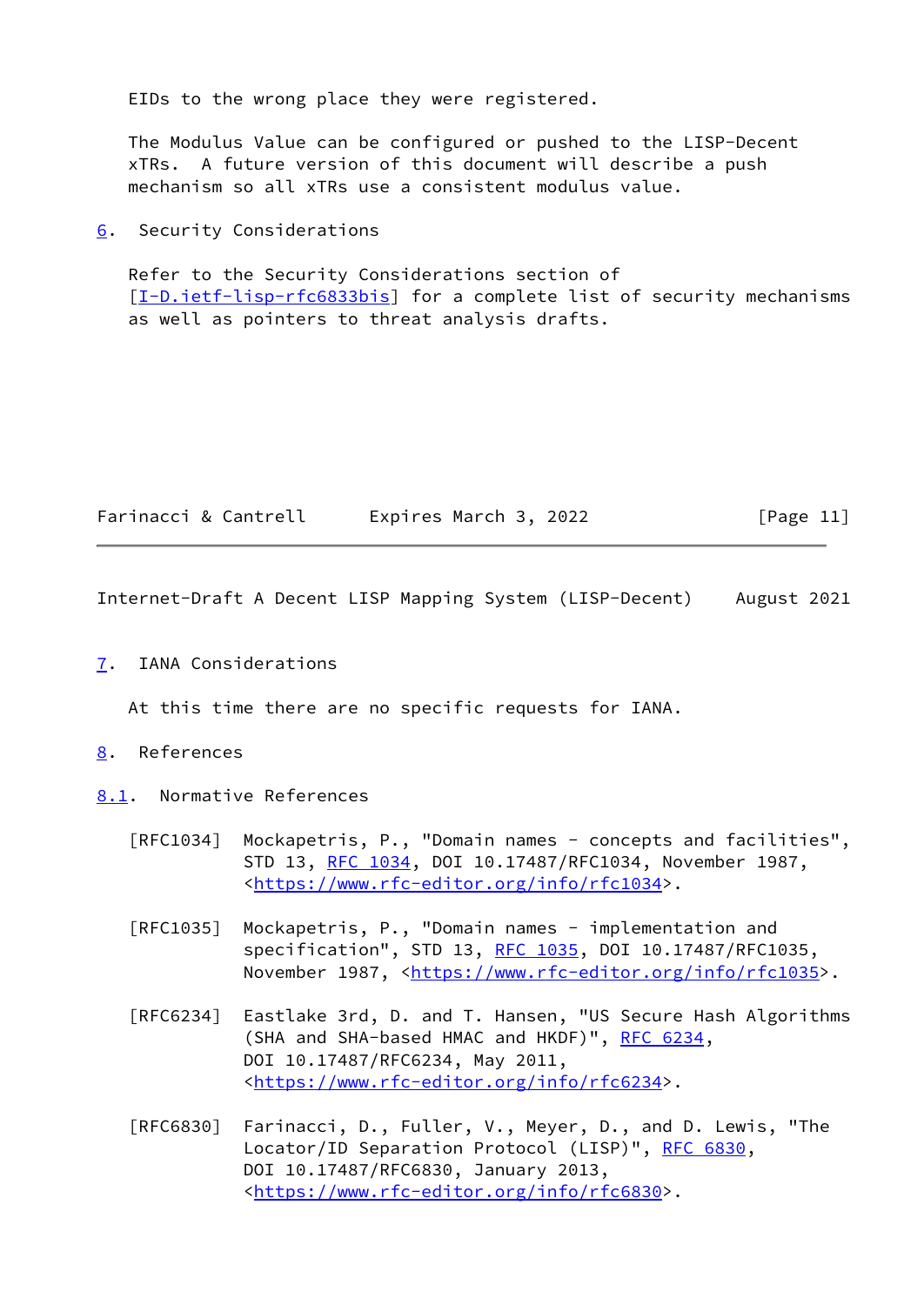- [RFC6831] Farinacci, D., Meyer, D., Zwiebel, J., and S. Venaas, "The Locator/ID Separation Protocol (LISP) for Multicast Environments", [RFC 6831](https://datatracker.ietf.org/doc/pdf/rfc6831), DOI 10.17487/RFC6831, January 2013, [<https://www.rfc-editor.org/info/rfc6831](https://www.rfc-editor.org/info/rfc6831)>.
- [RFC6832] Lewis, D., Meyer, D., Farinacci, D., and V. Fuller, "Interworking between Locator/ID Separation Protocol (LISP) and Non-LISP Sites", [RFC 6832,](https://datatracker.ietf.org/doc/pdf/rfc6832) DOI 10.17487/RFC6832, January 2013, <[https://www.rfc-editor.org/info/rfc6832>](https://www.rfc-editor.org/info/rfc6832).
- [RFC6833] Fuller, V. and D. Farinacci, "Locator/ID Separation Protocol (LISP) Map-Server Interface", [RFC 6833](https://datatracker.ietf.org/doc/pdf/rfc6833), DOI 10.17487/RFC6833, January 2013, <[https://www.rfc-editor.org/info/rfc6833>](https://www.rfc-editor.org/info/rfc6833).
- [RFC6836] Fuller, V., Farinacci, D., Meyer, D., and D. Lewis, "Locator/ID Separation Protocol Alternative Logical Topology (LISP+ALT)", [RFC 6836](https://datatracker.ietf.org/doc/pdf/rfc6836), DOI 10.17487/RFC6836, January 2013, [<https://www.rfc-editor.org/info/rfc6836](https://www.rfc-editor.org/info/rfc6836)>.

<span id="page-13-1"></span>

| Farinacci & Cantrell | Expires March 3, 2022 | [Page 12] |
|----------------------|-----------------------|-----------|
|----------------------|-----------------------|-----------|

- [RFC8060] Farinacci, D., Meyer, D., and J. Snijders, "LISP Canonical Address Format (LCAF)", [RFC 8060,](https://datatracker.ietf.org/doc/pdf/rfc8060) DOI 10.17487/RFC8060, February 2017, <<https://www.rfc-editor.org/info/rfc8060>>.
- [RFC8111] Fuller, V., Lewis, D., Ermagan, V., Jain, A., and A. Smirnov, "Locator/ID Separation Protocol Delegated Database Tree (LISP-DDT)", [RFC 8111](https://datatracker.ietf.org/doc/pdf/rfc8111), DOI 10.17487/RFC8111, May 2017, [<https://www.rfc-editor.org/info/rfc8111](https://www.rfc-editor.org/info/rfc8111)>.
- [RFC8378] Moreno, V. and D. Farinacci, "Signal-Free Locator/ID Separation Protocol (LISP) Multicast", [RFC 8378](https://datatracker.ietf.org/doc/pdf/rfc8378), DOI 10.17487/RFC8378, May 2018, <[https://www.rfc-editor.org/info/rfc8378>](https://www.rfc-editor.org/info/rfc8378).

<span id="page-13-0"></span>[8.2](#page-13-0). Informative References

<span id="page-13-2"></span> [I-D.ietf-lisp-ecdsa-auth] Farinacci, D. and E. Nordmark, "LISP Control-Plane ECDSA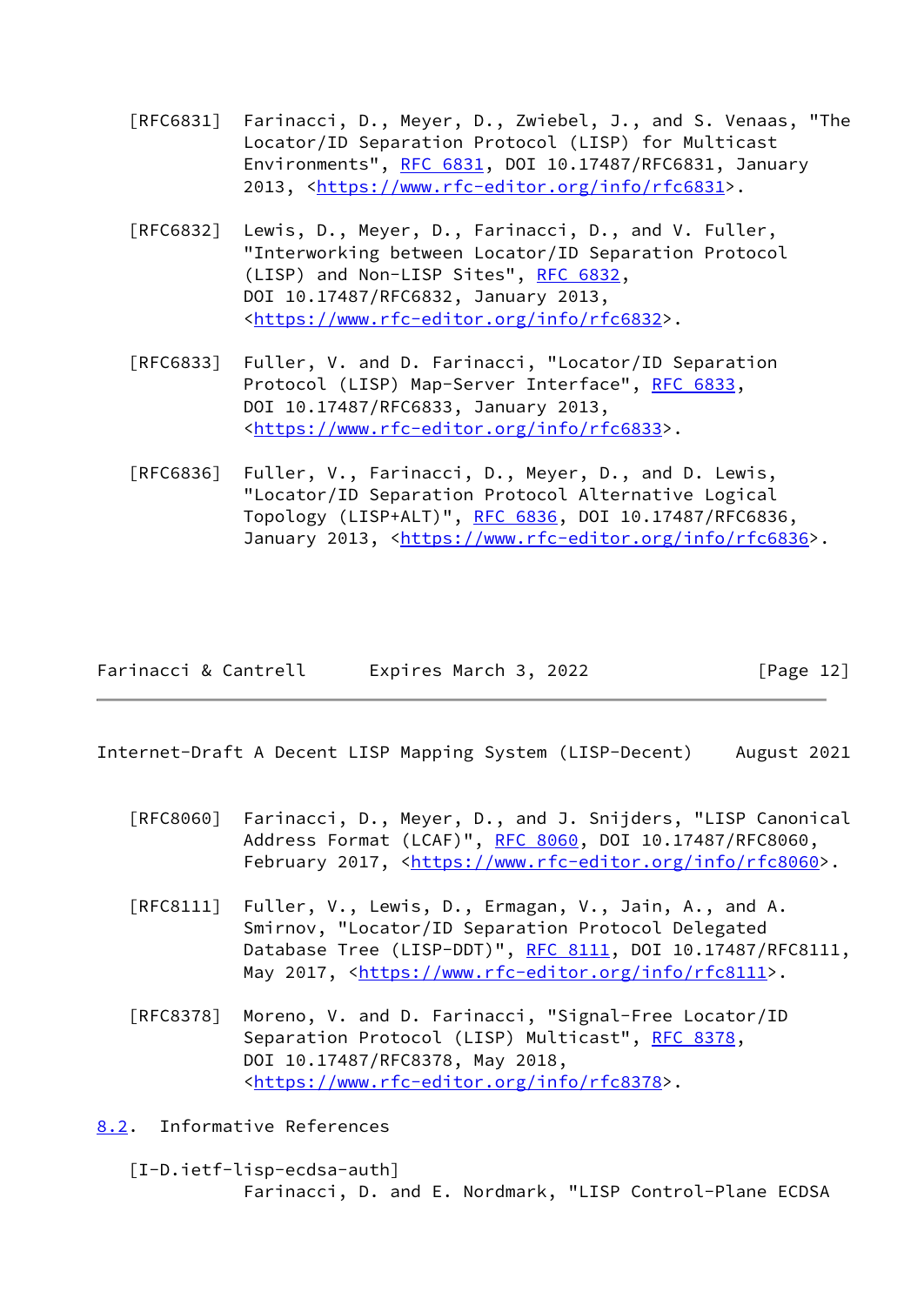Authentication and Authorization", [draft-ietf-lisp-ecdsa](https://datatracker.ietf.org/doc/pdf/draft-ietf-lisp-ecdsa-auth-05) [auth-05](https://datatracker.ietf.org/doc/pdf/draft-ietf-lisp-ecdsa-auth-05) (work in progress), March 2021.

<span id="page-14-6"></span>[I-D.ietf-lisp-pubsub]

 Rodriguez-Natal, A., Ermagan, V., Cabellos, A., Barkai, S., and M. Boucadair, "Publish/Subscribe Functionality for LISP", [draft-ietf-lisp-pubsub-09](https://datatracker.ietf.org/doc/pdf/draft-ietf-lisp-pubsub-09) (work in progress), June 2021.

<span id="page-14-7"></span>[I-D.ietf-lisp-rfc6833bis]

 Farinacci, D., Maino, F., Fuller, V., and A. Cabellos, "Locator/ID Separation Protocol (LISP) Control-Plane", [draft-ietf-lisp-rfc6833bis-30](https://datatracker.ietf.org/doc/pdf/draft-ietf-lisp-rfc6833bis-30) (work in progress), November 2020.

<span id="page-14-5"></span> [I-D.ietf-lisp-sec] Maino, F., Ermagan, V., Cabellos, A., and D. Saucez, "LISP-Security (LISP-SEC)", [draft-ietf-lisp-sec-22](https://datatracker.ietf.org/doc/pdf/draft-ietf-lisp-sec-22) (work in progress), January 2021.

<span id="page-14-0"></span>[Appendix A.](#page-14-0) Acknowledgments

 The authors would like to thank the LISP WG for their review and acceptance of this draft.

 The authors would also like to give a special thanks to Roman Shaposhnik for several discussions that occured before the first draft was published.

| Farinacci & Cantrell | Expires March 3, 2022 | [Page 13] |
|----------------------|-----------------------|-----------|
|----------------------|-----------------------|-----------|

<span id="page-14-2"></span>Internet-Draft A Decent LISP Mapping System (LISP-Decent) August 2021

<span id="page-14-1"></span>[Appendix B.](#page-14-1) Document Change Log

[RFC Editor: Please delete this section on publication as RFC.]

- <span id="page-14-3"></span>[B.1](#page-14-3). Changes to [draft-farinacci-lisp-decent-08](https://datatracker.ietf.org/doc/pdf/draft-farinacci-lisp-decent-08)
	- o Posted August 2021.
	- o Update references and document expiry timer.
- <span id="page-14-4"></span>[B.2](#page-14-4). Changes to [draft-farinacci-lisp-decent-07](https://datatracker.ietf.org/doc/pdf/draft-farinacci-lisp-decent-07)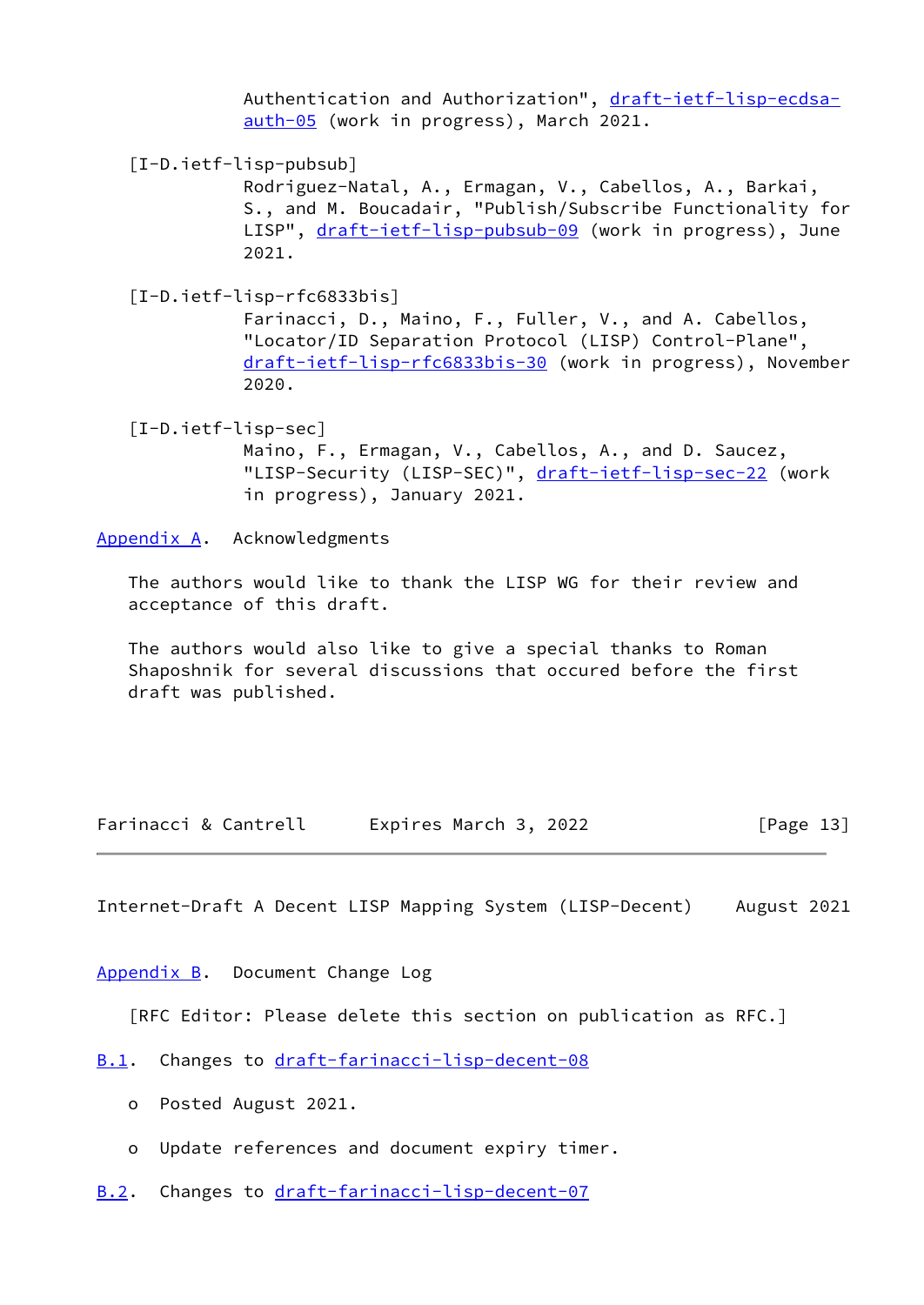- o Posted March 2021.
- o Update references and document expiry timer.
- <span id="page-15-0"></span>[B.3](#page-15-0). Changes to [draft-farinacci-lisp-decent-06](https://datatracker.ietf.org/doc/pdf/draft-farinacci-lisp-decent-06)
	- o Posted September 2020.
	- o Update references and document expiry timer.
- <span id="page-15-1"></span>[B.4](#page-15-1). Changes to [draft-farinacci-lisp-decent-05](https://datatracker.ietf.org/doc/pdf/draft-farinacci-lisp-decent-05)
	- o Posted March 2020.
	- o Update references and document expiry timer.
- <span id="page-15-2"></span>[B.5](#page-15-2). Changes to [draft-farinacci-lisp-decent-04](https://datatracker.ietf.org/doc/pdf/draft-farinacci-lisp-decent-04)
	- o Posted September 2019.
	- o Update references and document expiry timer.
- <span id="page-15-3"></span>[B.6](#page-15-3). Changes to [draft-farinacci-lisp-decent-03](https://datatracker.ietf.org/doc/pdf/draft-farinacci-lisp-decent-03)
	- o Posted March 2019.
	- o Introduce the Hash Mask which is used to grab common bits from a registered prefix and a lookup prefix.
	- o Spec how multicast lookups are done in the pull-based mapping system.
	- o Indicate the hash string includes the unicast EID mask-length and multicast group and source mask-lengths.

<span id="page-15-5"></span>

| Farinacci & Cantrell | Expires March 3, 2022 | [Page 14] |
|----------------------|-----------------------|-----------|
|----------------------|-----------------------|-----------|

<span id="page-15-4"></span>[B.7](#page-15-4). Changes to [draft-farinacci-lisp-decent-02](https://datatracker.ietf.org/doc/pdf/draft-farinacci-lisp-decent-02)

o Posted November 2018.